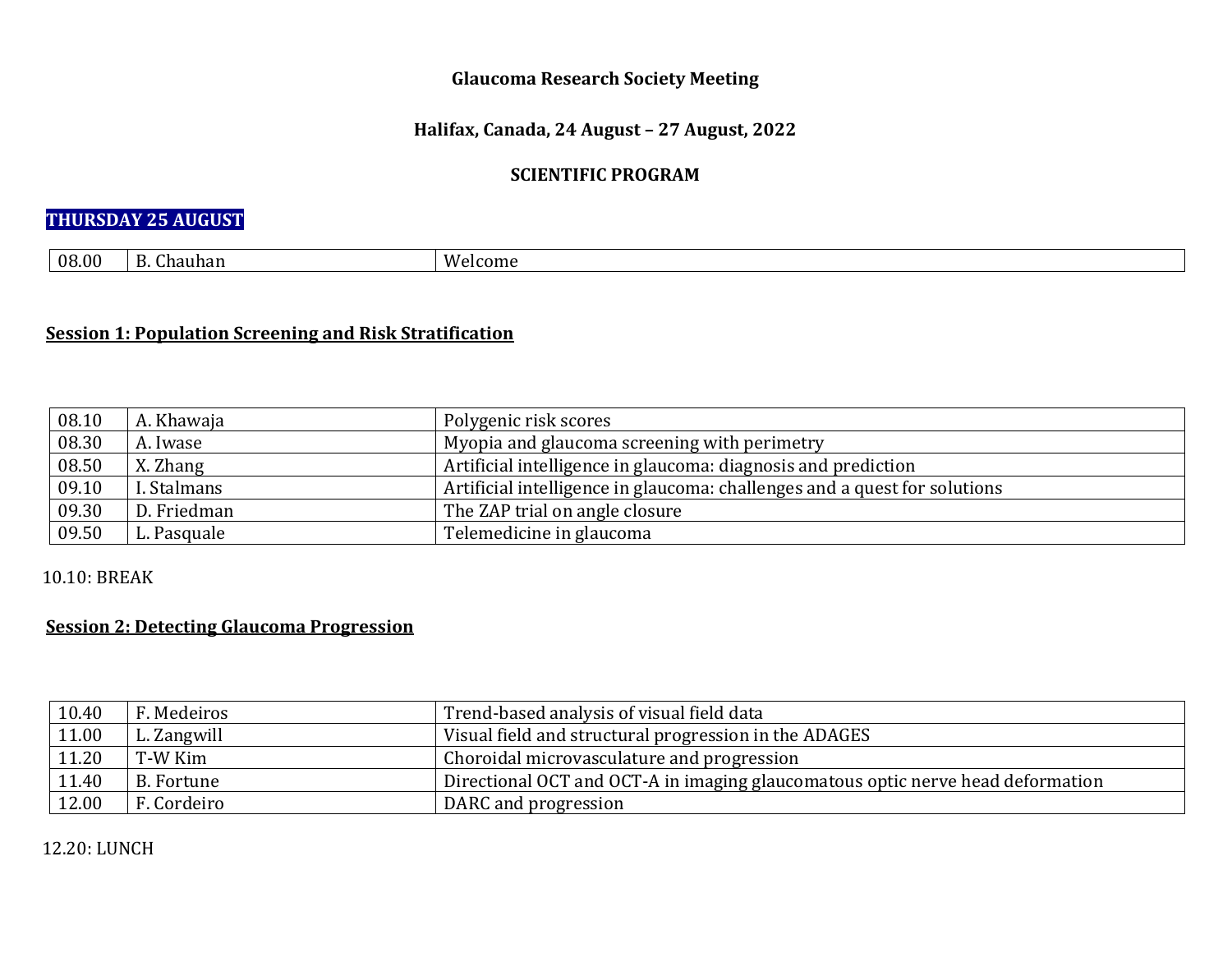# **Session 3: Workshops**

| 13.30 | Facilitators                      | Title                                          |
|-------|-----------------------------------|------------------------------------------------|
|       | D. Garway-Heath and C. Leung      | Clinical trials in neuroprotection             |
|       | A. Di Polo and N. Marsh-Armstrong | Why do retinal ganglion cells die in glaucoma? |
|       |                                   |                                                |

15.00: BREAK

# **<u>Session 4: IOP and Disease: Causes and Therapy</u>**

| 15.30 | D. Stamer  | Molecular signature of human outflow cells by single-cell transcriptomics          |
|-------|------------|------------------------------------------------------------------------------------|
| 15.50 | R. Ethier  | Trabecular meshwork stiffness: In vivo measurement and relationship to function    |
| 16.10 | G. Gazzard | Laser trabeculoplasty                                                              |
| 16.30 | r. Wong    | Application of multiphoton imaging: Alterations in collagen structure and function |
| 16.50 | Schuman    | Stem cell therapy                                                                  |

17.10: ADJOURN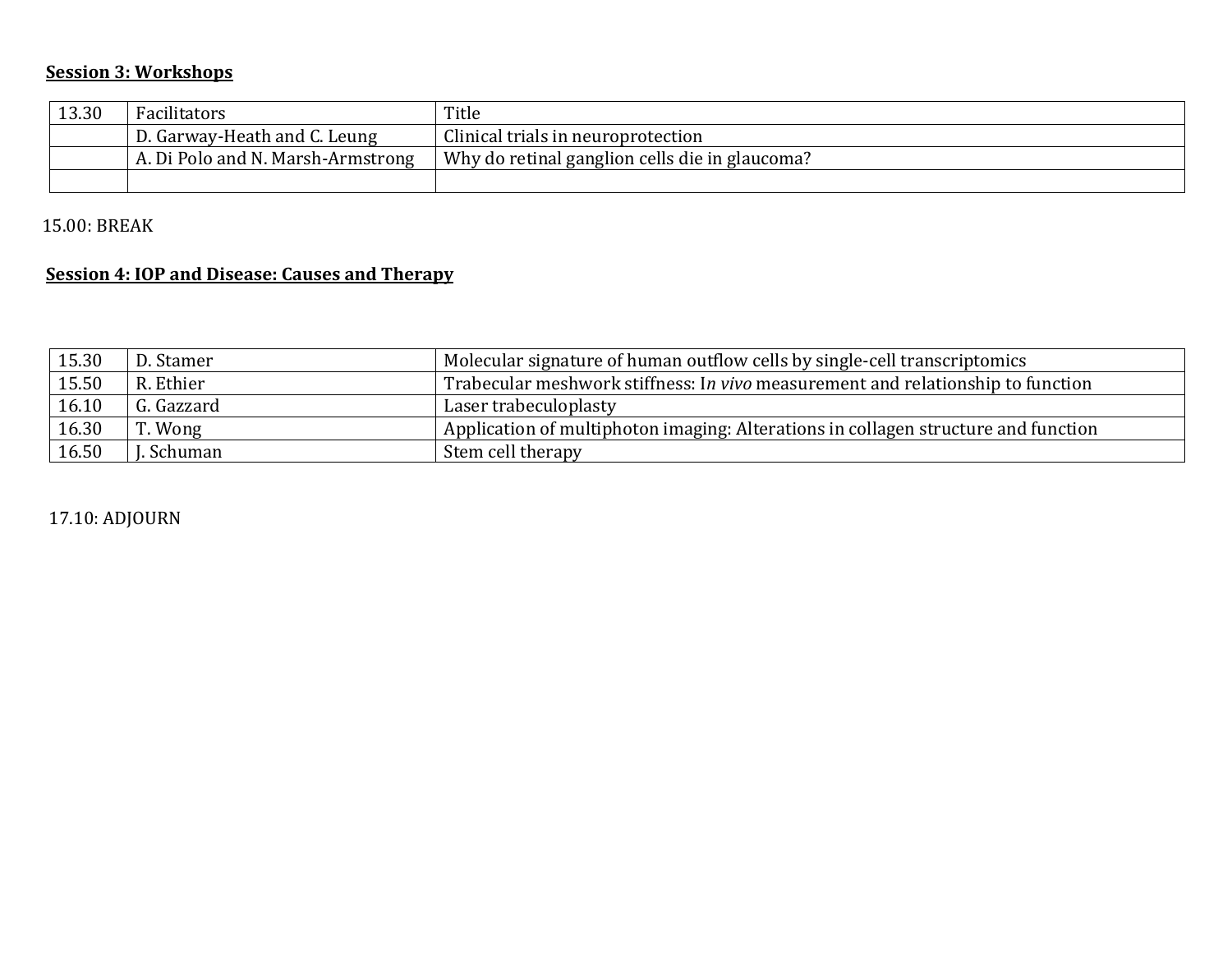# **FRIDAY 26 AUGUST**

## **<u>Session 4: Lightning Talks 1</u>**

| 08.20 | G. Spaeth   | What parts of the clinical examination correlate with how patients feel?           |
|-------|-------------|------------------------------------------------------------------------------------|
| 08.30 | K. Singh    | Patient related outcomes in the assessment of novel glaucoma surgical devices      |
| 08.40 | P. Ramulu   | Patterns of physical activity in glaucoma                                          |
| 08.50 | L. Pillunat | Increased retinal venous pressures are a risk factor in glaucoma                   |
| 09.00 | M. Aihara   | Aqueous lipid mediator as a marker of chronic IOP elevation in open-angle glaucoma |
| 09.10 | S. Gandolfi | How SLT works: From bench to bedside                                               |
| 09.20 | G. Novack   | Why aren't there more new drugs to treat glaucoma?                                 |

### 09.40: BREAK

## **<u>Session 5: Goldmann Lecture</u>**

| 10.20 | $\mathbf{R}$<br>$\sim$<br>Chauhan  | troduction<br>In.                                                                |
|-------|------------------------------------|----------------------------------------------------------------------------------|
| 10.25 | $\mathbf{r}$<br>Ionen<br>Fut<br>н. | <b>Big</b><br>' thinking in<br>the search .<br>tor value<br>data and<br>critical |

12.00: LUNCH/OPTIONAL TOUR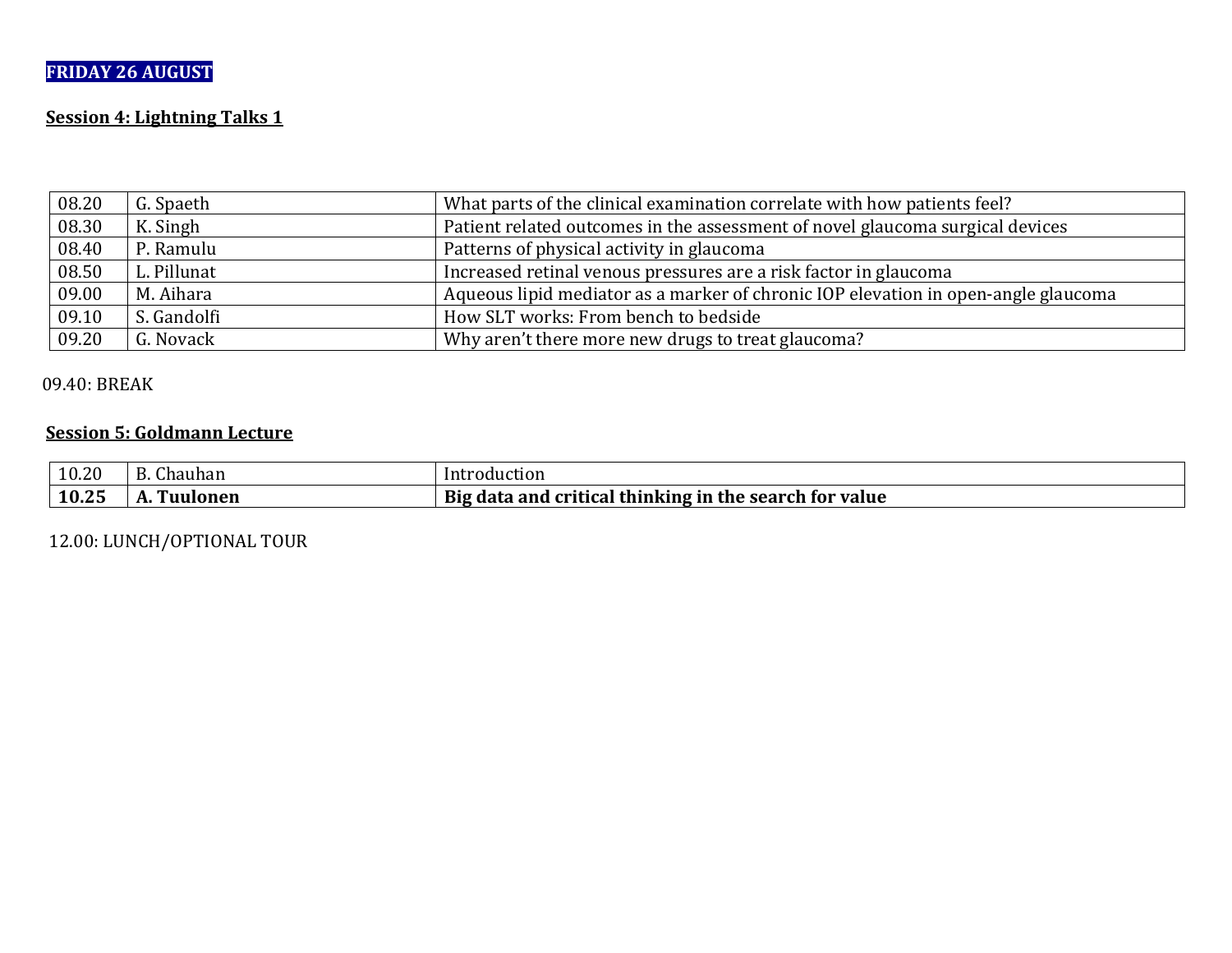# **SATURDAY 27 AUGUST**

### **<u>Session 6: Molecular Mechanisms Underlying Ganglion Cell Death</u>**

| 08.00 | . Morgan           | Mitochondrial oxidative stress                                                  |
|-------|--------------------|---------------------------------------------------------------------------------|
| 08.20 | N. Marsh-Armstrong | Glaucoma-associated OPTN mutations increase transmitography                     |
| 08.40 | M. Vetter          | Complement activation                                                           |
| 09.00 | L. Levin           | Improving translational fidelity: Lessons from sigma-1 receptor neuroprotection |
| 09.20 | . Liebmann         | Nicotinamide and pyruvate for neuroenhancement in open-angle glaucoma           |

09.40: BREAK

#### **<u>Session 7: New Insights into Disease Mechanisms</u>**

| 10.10 | . Wiggs   | EFEMP1 and juvenile open-angle glaucoma                              |
|-------|-----------|----------------------------------------------------------------------|
| 10.30 | T. Aung   | APBB2 and primary open-angle glaucoma                                |
| 10.50 | Craig     | Multi-ethnic primary open-angle glaucoma GWAS                        |
| 11.10 | C.C. Khor | CYP39A1 rare variants and exfoliation syndrome                       |
| 11.30 | J-H. Kang | Metabolomic profile of exfoliation glaucoma in pre-diagnostic plasma |

1150: LUNCH